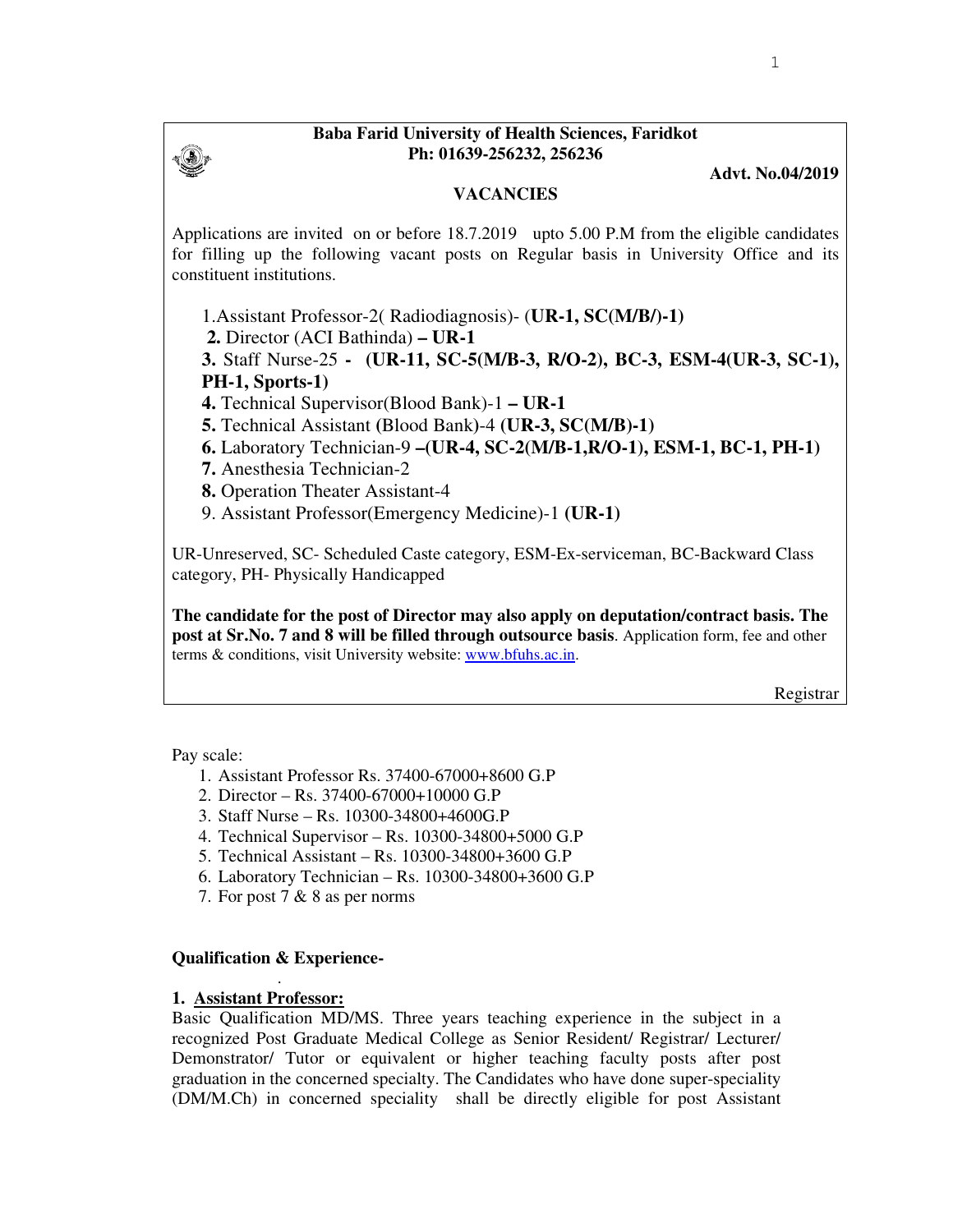Professor. The Candidate who has done DNB which fulfils the equivalent criteria of MCI for MD/MS/DM/MCh shall be considered as meeting the post graduation qualification requirement.

## **2. Director (For ACI, BFUHS, Bathinda)**

1. MD (Radiotherapy) from a recognized institution by Medical Council of India.

2. Professor with minimum 05 years teaching experience alongwith headship of a Medical College/Department.

3. Professor (Retd) in the relevant field shall be preferred.

## **3. Staff Nurse**

- 1. 10+2 or its equivalent from recognized Board/University/Institution
- 2. B.Sc Nursing/ Three years Diploma in General Nursing & Midwifery from a recognized University/ Institution
- 3. Registered with Punjab Nurse Registration Council, Chandigarh.
- 4. Preference will be given to the candidates possessing B.Sc (N) qualification.
- 5. Applicant must have passed Punjabi or its equivalent upto Matric level. **Note- experience persons will be preferred**

## **4.Technical Supervisor (Blood Bank)**

 10+2 with science. B.Sc(MLT). M.Sc(MLT)from a recognized University/Institution. One year experience in Blood Component preparation at Blood Bank of recognized teaching institute. Preference will be given to the candidate having three years experience.

#### **5. Technical Assistant (Blood Bank)**

 10+2 or equivalent from recognized board/University/Institution with science. B.Sc(MLT) from recognized University/Institution. Two year experience in the relevant field.

## **6. Laboratory Technician**

 10+2 or equivalent from recognized board/University/Institution with science. B.Sc(MLT) from recognized University/Institution. Two year experience in the relevant field.

## 7 **Anesthesia Technician**

 10+2 or equivalent from recognized board/University/Institution with science. B.Sc in Anesthesia Technology from recognized University/Institution. Two year experience in the relevant field.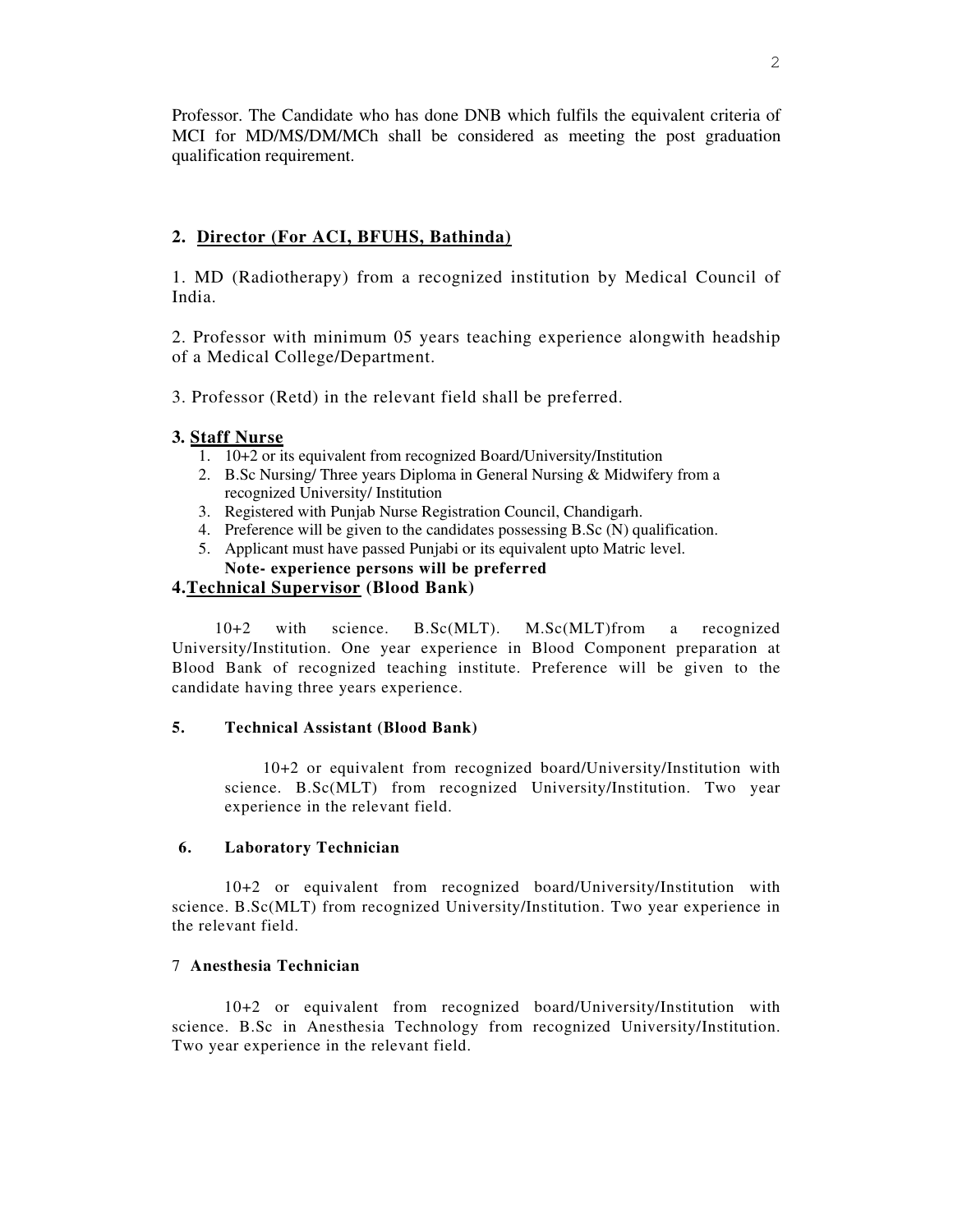### **8. Operation Theater Assistant**

 10+2 or equivalent from recognized board/University/Institution with science. B.Sc in Operation Theater Technology from recognized University/Institution. Two year experience in the relevant field.

## **General terms and conditions:**

1. The applicant must enclose demand draft of Non-refundable in favour of The Registrar, Baba Farid University of Health Sciences, Faridkot payable at Faridkot as under:

| i) For Sr.No. 1,2, 4 & 9 | Rs. 1500/-(Rs 750/- for SC/ST) |
|--------------------------|--------------------------------|
| ii) For $3, 5$ to $8$    | Rs. 500/- (Rs.250/- for SC/ST) |

- 2. The University has right to increase or decrease the number of posts at any stage without citing any reason or not to fill any or all the posts.
- 3. **Upper Age limit** : The candidate should not be more than 40 years of age in the case of Assistant Professor, not more than 45 years in case of Associate Professor and not more than 50 years in the case of Professor. In Service candidates i.e. in the case of persons already in regular employment of any department of Punjab Government/ Any State Government/Central Government in India, applying for direct recruitment for all posts shall have 10 years relaxation. For other posts the maximum age is 37 years. Relaxation is upper age limit as per Punjab Govt. Rules.

Age Relaxation As per orders of Hon'ble Punjab & Haryana High Court in CWP No. 1565 of 2013 (O & M) the existing staff , teaching and/or Non teaching, if otherwise eligible to compete in regular selection will be granted age relaxation by the University to enable them to compete for such regular selection/appointment.

**For Ex-Serviceman**:- Candidates belong to Ex-Serviceman Category shall be allowed to deduct the period of his service in the Armed Forces of the Union from his actual age and if the resultant age does not exceed the maximum age limit prescribed for direct appointment to such vacancy in the concerned service rules, by more than 03 years, he shall be deemed to satisfy the condition regarding the age limit.

- 4. Reservation policy as per Pb. Govt,.rules.
- 5. The Application on prescribed proforma must accompany **self attested** copies of certificates for proof of date of birth, permanent residence, marks sheet, degree, experience etc.
- 6. **Last date and time of receipt of application form at the office of the Registrar, Baba Farid University of Health Sciences, Sadiq Road, Faridkot 18.07.2019 upto 05.00 PM.**